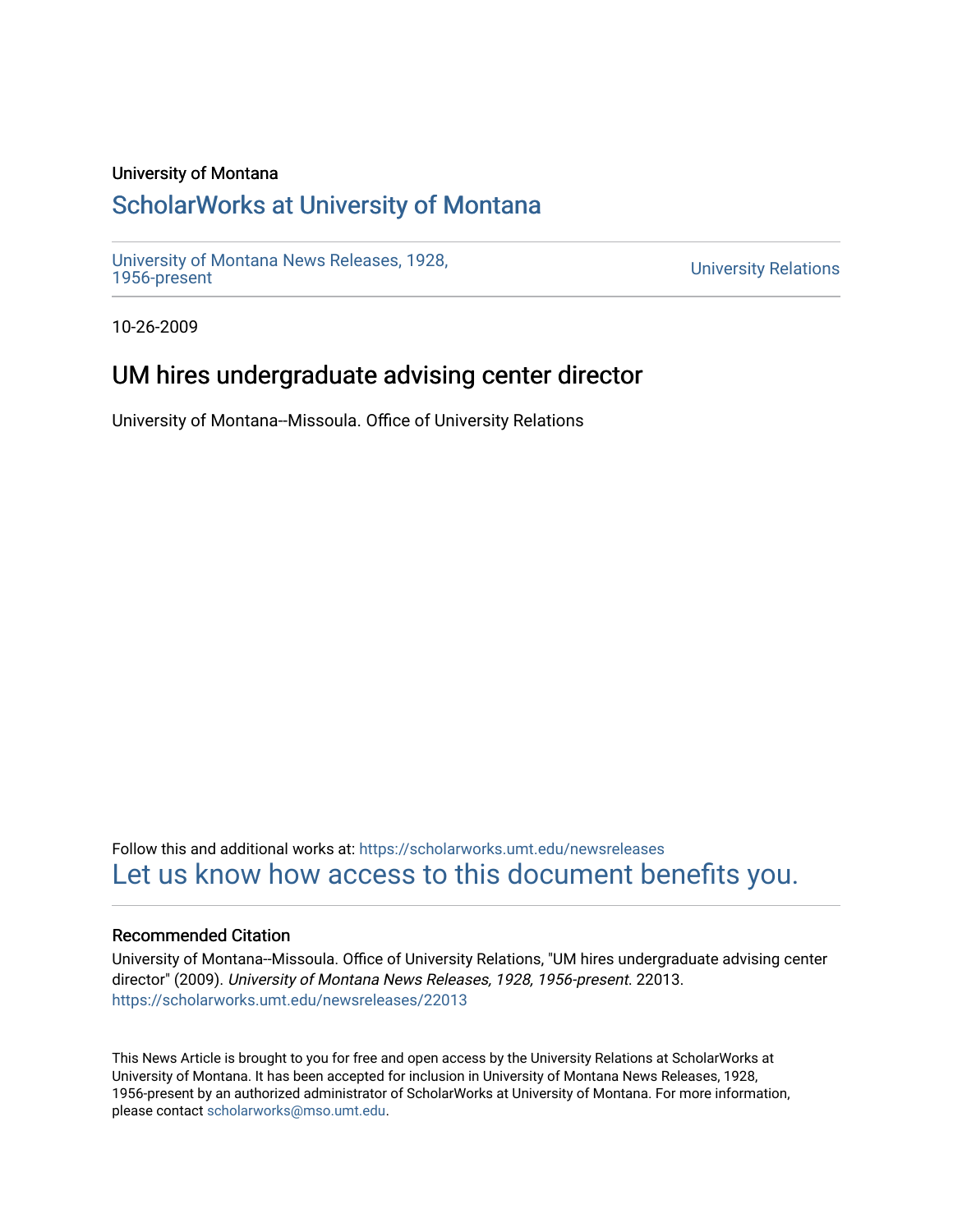

UNIVERSITY RELATIONS · MISSOULA. MT 59812 · 406.243.2522 · FAX: 406.243.4520

## N E W S R E L E A S E

Oct. 26, 2009

**Contact:** UM Associate Provost Arlene Walker-Andrews, 406-243-4689, [arlene.walker](mailto:arlene.walker-andrews@umontana.edu)[andrews@umontana.edu.](mailto:arlene.walker-andrews@umontana.edu)

#### **UM HIRES UNDERGRADUATE ADVISING CENTER DIRECTOR**

#### **MISSOULA —**

The University of Montana has hired S. Beth Howard to direct the Undergraduate Advising Center. She will begin her duties at UM on Dec. 1.

Howard comes to UM from Rutgers University, where she is assistant dean in the Office for Nontraditional Students and Special Populations. She will lead the UM center in its work of advising and challenging students to consider their academic options in a way that promotes self-discovery, reflection and good decision-making skills.

Prior to her current position at Rutgers, Howard served as assistant dean for Academic Services at that university's Douglass College. She holds a doctorate in cell and developmental biology and has been active in advising and mentoring undergraduates since 1981.

UM's search committee cited Howard's ability to create and sustain a team approach and her excellent background and interest in assessment of advising effectiveness as some of the strengths she brings to the position.

"1 am looking forward to becoming a member of The University of Montana community," Howard said. "I am especially pleased to join the staff of the Undergraduate Advising Center and the Office for Student Success. The University's history of commitment to the advising needs of the undergraduate is impressive, as is the dedication of the advising staff."